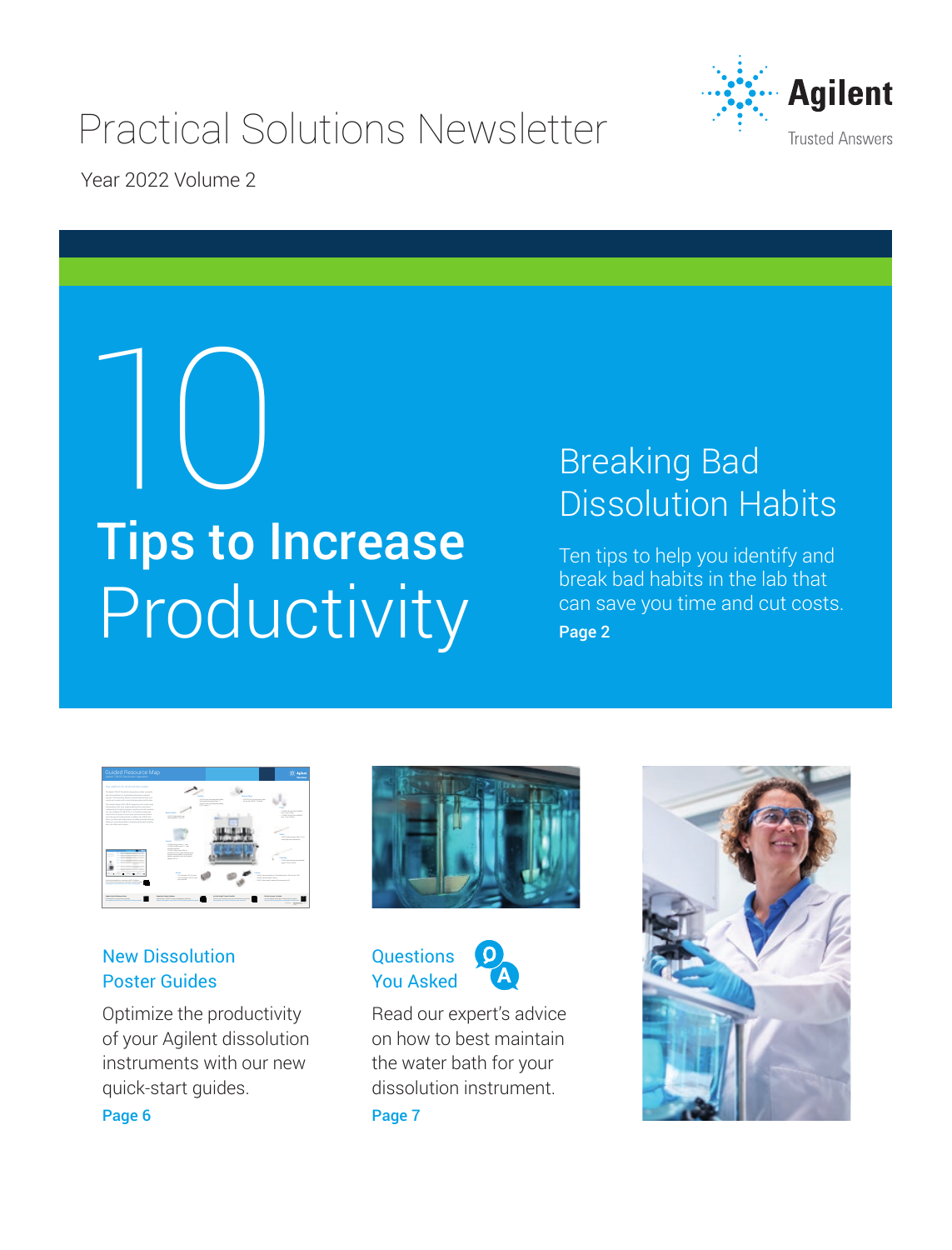# <span id="page-1-0"></span>Breaking 10 Bad Dissolution Habits

#### Bryan Crist, DissoAssist Consulting

Anecdotal evidence suggests it takes seven to 21 days to form a habit, although bad ones seem to become entrenched much quicker. What is clear is that once established, it can take much longer to replace bad habits with good ones. This might not be a problem unless those bad habits relate to lab tests, which could result in costly, time-consuming investigations into nonconforming data, or worse.



#### After all, it's just a dissolution test, isn't it? 1

Dissolution is one of the predominant tests for confirming the product performance of batches of dosage forms. It remains a technique-dependent test, in a practical sense, and should never be underestimated. Although laboratories maintain standard operating procedures (SOPs) and analytical procedures for their staff to follow during routine testing, problems can arise as a result of poor training, unapproved shortcuts, or unvalidated techniques, which could jeopardize the quality of the test results.



# We don't have much time  $2$  We don't have much time<br>and I need to quickly get replacement media back into the vessel.

If your method calls for media replacement after each sample, this should be performed carefully. The recommended technique is to gently replace it against the shaft, just above the surface of the media.If it is pushed back into the vessel with force, it will upset the undissolved drug on the bottom of the vessel. This may alter dissolution results with a positive bias. The media replacement procedure must also comply with USP temperature and volumetric requirements.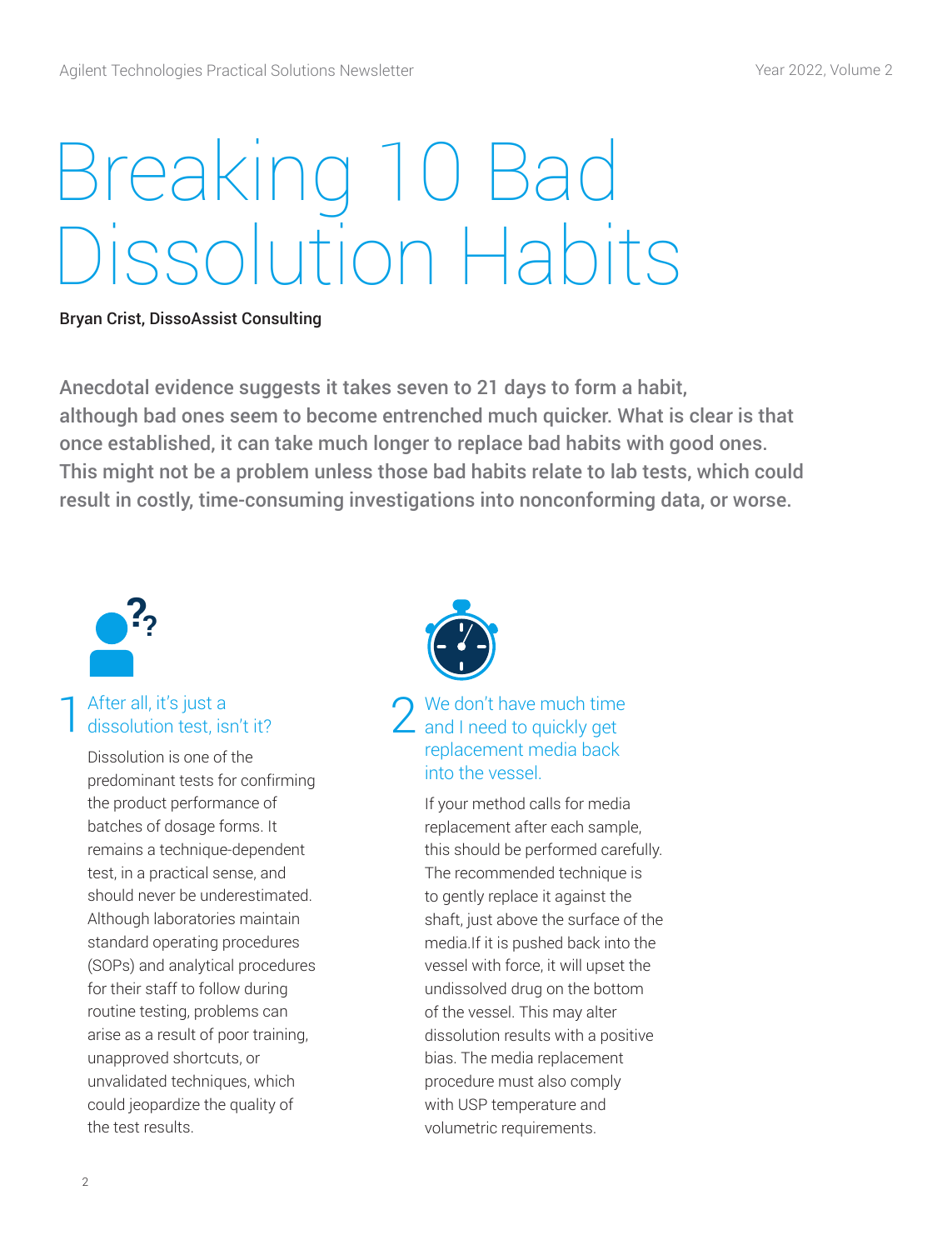# Some important questions:

- Did you learn about dissolution "on the job"?
- Have you adopted your mentor's good practices?
- Have you found quicker ways to do your work?
- Are your SOPs properly reflecting the requirements specified in USP chapters <711> and <1092>?



# Peaeration of media? What a lot of hot airl

Although time consuming, deaeration is a critical issue for nearly all disintegrating solid oral dosage forms due increased turbulence from bubble formation. Dissolved gasses in the media form bubbles on all contact surfaces when heated, causing extensive turbulence for particles moving centrifugally along the vessel wall, which causes them to dissolve faster. Additionally, a paddle surface covered with bubbles has increased surface area and generates more agitation. Conversely, baskets covered with bubbles may slow dissolution as they can block the flow through mesh openings. It's important to use only validated deaeration techniques.

#### Physical parameters? We don't verify that stuff; metrology comes and checks the apparatus every six months. 4

An analyst is responsible for the verification of physical parameters prior to each test to ensure the apparatus remains in a qualified state and is clean and free from sources of residue and vibration. ASTM E2503 recommends operational checks to ensure proper mechanical alignment and condition of the apparatus' components: paddle, basket, and vessel. If defective components are found, they should be replaced with components that possess certificates of conformance.

# 3 Deaeration of media?<br>
3 What a lot of hot air!<br>
Although time consuming,<br>  $\overline{5}$  We just dump the media<br>
in and start the test when vessel 1 reaches 37 °C.

Dissolution media should be introduced carefully to minimize splashing and to protect the integrity of deaerated media. The media can be preheated to  $37 \pm 0.5$  °C in the apparatus, but each vessel's temperature must be checked and recorded minimally at the beginning and end of a run to document that the temperature tolerance was maintained. For accuracy of measurement at the end of the test, the stirring components should continue at their set speed until measurements are recorded. Evaporation covers should always be in place even for short (e.g., 30 minute) tests.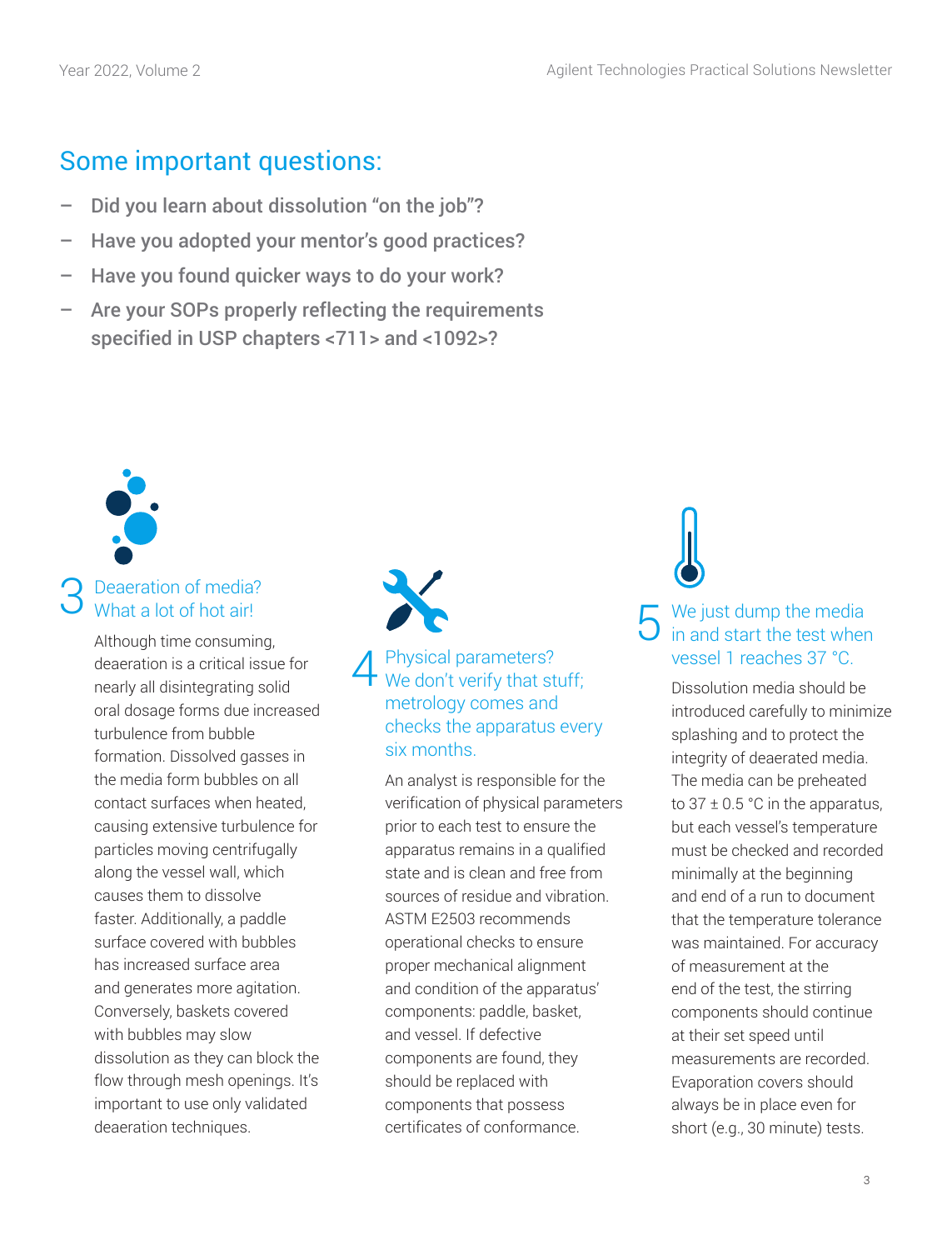

# 6 We found this dissolution vessel cleaning brush that works great!

Laboratory suppliers offer a dissolution vessel cleaning brush fitted with stiff bristles held in place with a twisted wire core. This tool absolutely destroys dissolution vessels by causing deep gouges and scratches on the interior vessel wall. A verified cleaning method should typically use a hot water/detergent wash and a soft cloth or nonabrasive pad, followed by several rinses with purified water. This will keep vessels in good condition. An alcohol rinse step may be needed for residues left by tablet coatings or gelatin capsule fragments. Top tip: line the sink bottom with a rubber mesh mat and the faucet with a rubber bumper to avoid vessel breakage during cleaning.



#### 7 We remove six dosage units from the container and introduce them all when we start the apparatus.

Individual dosage units should be evaluated for defects prior to testing, and gloves should be worn to protect the dose and coating from moisture and oils on skin. Dosage units can be dropped at the same time, but they should be allowed to settle to the bottom of the vessel prior to paddle rotation. When manually sampling, it may be necessary to stagger the introduction of individual dosage forms to ensure that samples can be obtained and filtered within the required time. This is especially helpful if additional sample handling, dilution, or media change for enteric-coated products is required.

The  $\pm$  2% rule? We just stop the spindle rotation after 30 minutes to end the test, then pull and filter samples or centrifuge them.

USP chapter <711> states that samples must be withdrawn within  $\pm 2\%$  of the time that they are introduced. For a 30 minute test, the ± 2% window translates as ± 36 seconds (a 72 second window) centered on exactly 30 minutes. If sampling manually, it is useful to stagger dosage introduction. The sample must also be filtered during this timing window to stop the dissolution process. A centrifuge is not a replacement for clarifying dissolution samples since the 2% rule is violated by keeping particles in contact with media, where they continue to dissolve.



# **Summary**

Many of these ten bad habits were discovered during investigations of aberrant data or by live audits of a dissolution environment. Unfortunately, these practices can be inherited through analyst-to-analyst training, or seen as a way to get more things done in a shorter time. They may have innocently developed over time, or procedures may lack sufficient rigor to prevent these types of issues occurring in routine dissolution testing.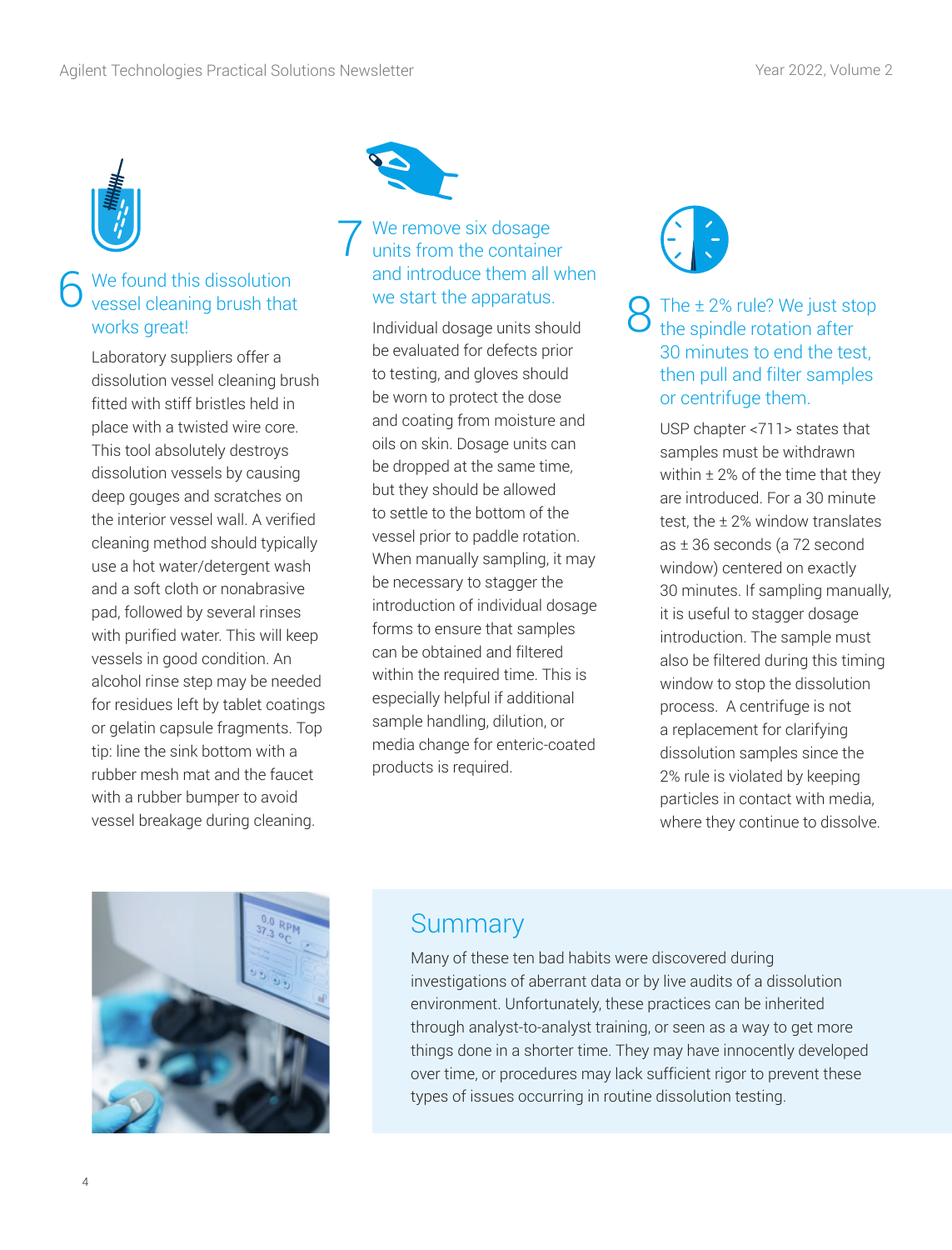

# We switched to plastic graduated cylinders for measuring due to breakage of costly glass Class A cylinders.

The USP requires a volumetric accuracy of  $\pm$  1%, which should be maintained during dissolution tests. Obviously, this begins with accurate measurement and introduction of media into the vessel. Since a one liter Class A volumetric graduated cylinder has an accuracy of  $\pm$  1%, it should be apparent that a plastic Class B cylinder cannot meet this accuracy specification. Dissolution media can also be measured by weight using a vessel placed onto a top-loading balance. This is highly accurate and especially useful for surfactant-containing media, due to inaccuracies that foaming media present in a graduated cylinder or volumetric flask.



#### It's time for lunch... I'll clean the apparatus when I get back. 10

Leaving acidic media to dry will affect the integrity of baskets over time as the acid dries and becomes highly corrosive on the surface of the mesh. The corroded baskets will no longer meet wire and aperture specifications if they are not cleaned or at least placed in water immediately after each test. Additionally, vessels, spindles, and any automated equipment should be cleaned according to validated cleaning methods. This will ensure that the apparatus is free of residue from the product or media under test. Each product or method should have its own validated procedure as some are more difficult to clean.

However they came about, these bad habits need to be replaced with good ones, no matter how long it takes. Too much is at stake to let them linger on. Analysts can refresh their day-to-day dissolution best practices by visiting the Agilent repository of dissolution webinars. These cover a variety of topics ranging from basic tips and tricks, to advanced applications.

For more details, visit: [www.agilent.com/chem/dissolution-webinars](http://www.agilent.com/chem/dissolution-webinars)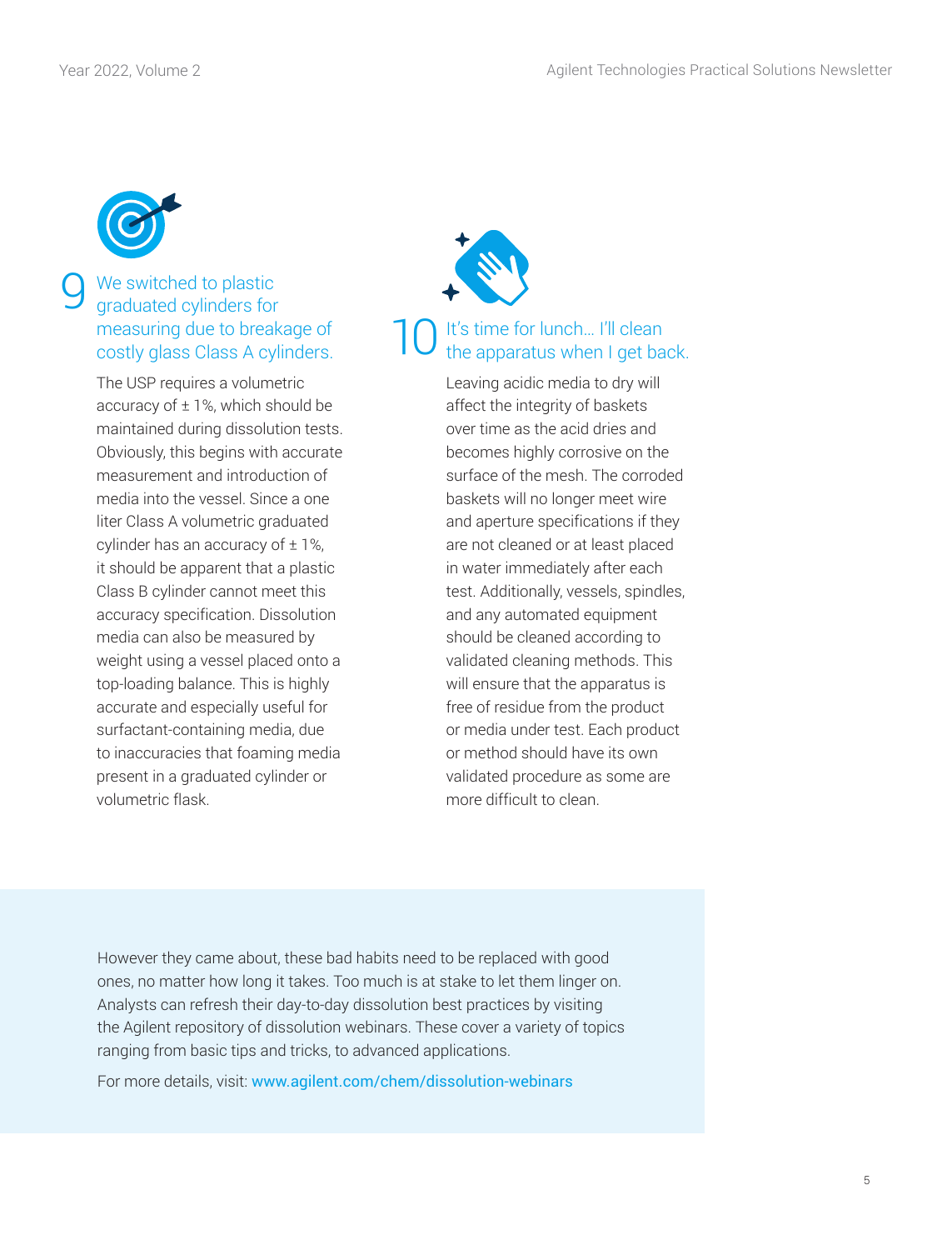# <span id="page-5-0"></span>New Dissolution Poster Guides Available for the 708-DS and 850-DS

### Lee Dowden, Product Manager Dissolution Systems, Agilent

The Agilent 708-DS Dissolution Apparatus and Agilent 850-DS Dissolution Sampling Station are two of the most popular solutions available for your dissolution testing requirements.

With so many of these instruments in use across the world we often get questions regarding parts, setup, and general use of these semi-automated systems. These new posters provide a quick resource tool for your laboratory, displaying critical information to help guide new and experienced users. If the information is not directly on the poster, QR codes will guide you to where to find exactly what you need.



## 708-DS Guided Resource Map

Whether you need to test oral dosage forms, topical products, implants, transdermal patches, or medical devices, the 708-DS offers ultimate flexibility. This poster keeps setup options at your fingertips. It also provides sample positioning instructions and a pretest checklist to eliminate testing errors.



[www.agilent.com/chem/708-DS-poster-guide](http://www.agilent.com/chem/708-DS-poster-guide)



# 850-DS Quick Start Method Setup Guide

The 850-DS enables unattended sampling, filtering, and cleaning of your dissolution samples. This poster takes you step-by-step through the key parameters for method setup, and will quickly become a helpful reference for you in the lab. In addition, you'll get access to tips for volume calibration and cleaning.



# Request your printed copy

Customers in the U.S., Canada, Europe or India may request a free printed copy of each poster at the website listed below. The ordering terms and conditions listed on the website apply.

[www.agilent.com/chem/dissolution-guides](http://www.agilent.com/chem/dissolution-guides)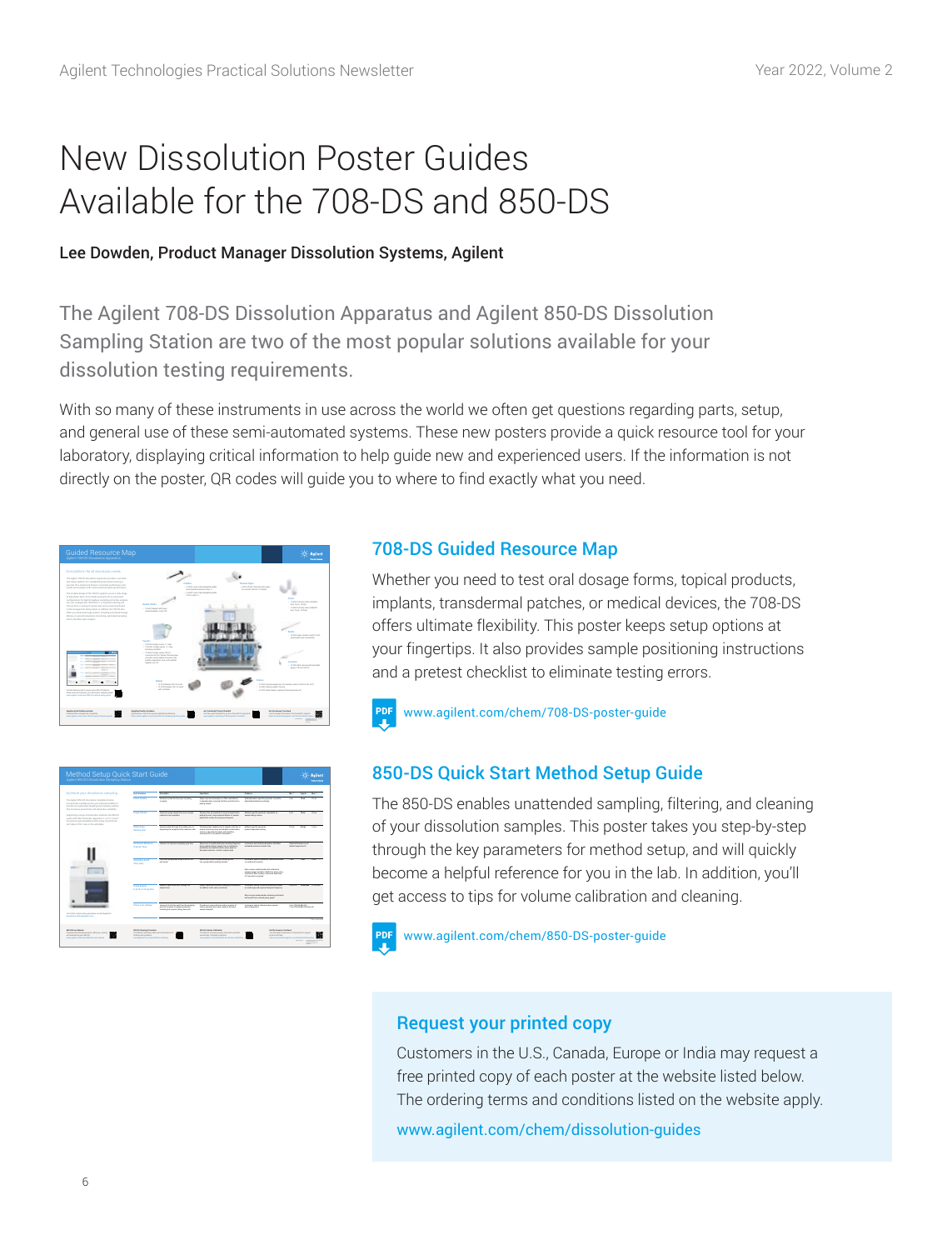# <span id="page-6-0"></span>Questions You Asked

#### Lee Dowden, Product Manager Dissolution Systems, Agilent



## Advice for your water bath

- $\bullet$ What is the best way to maintain the water bath for my dissolution instrument?
- **A** It is important to regularly check and maintain your water bath level and make sure it is free of contaminants. This will ensure the heater/ circulator works efficiently and that there are no obstructions in the lines. Contaminants can include dissolution media, solutions from previous tests, cleaning agents, and algae growth. Also, over time the water will gradually evaporate – be sure to add water as needed to completely cover the media level in the vessels. This will improve heating efficiency and guarantee uniform vessel temperatures during your test.

It is also good practice to routinely clean out your dissolution water bath, ideally at least every three months and no longer than every six months. Additional cleaning may be required if the water bath is observed to be dirty and the vessels are not clearly visible. To clean the bath, first power off and unplug the heater/circulator. The water can then be drained with any residual liquid soaked up. The inside of the bath (including the underside of the vessel plate) can be wiped down with a soft cloth and a nonabrasive cleaner – be sure not to leave any towel debris in the bath, as this could potentially clog the tubing or pump.

Once clean, the bath is refilled with water to the appropriate level for the number of installed vessels. The heater/circulator may require an extra flush with clean water to remove any internal growth or accumulated debris. There are a few options available to inhibit any growth in the water bath – either using an algaecide or you may consider placing a UV light in-line, as found in aquariums.

### Got a question of your own?

For specific advice, feel free to contact our Dissolution experts at the Dissolution Hotline ([dissolution.hotline@agilent.com](mailto:dissolution.hotline@agilent.com)).